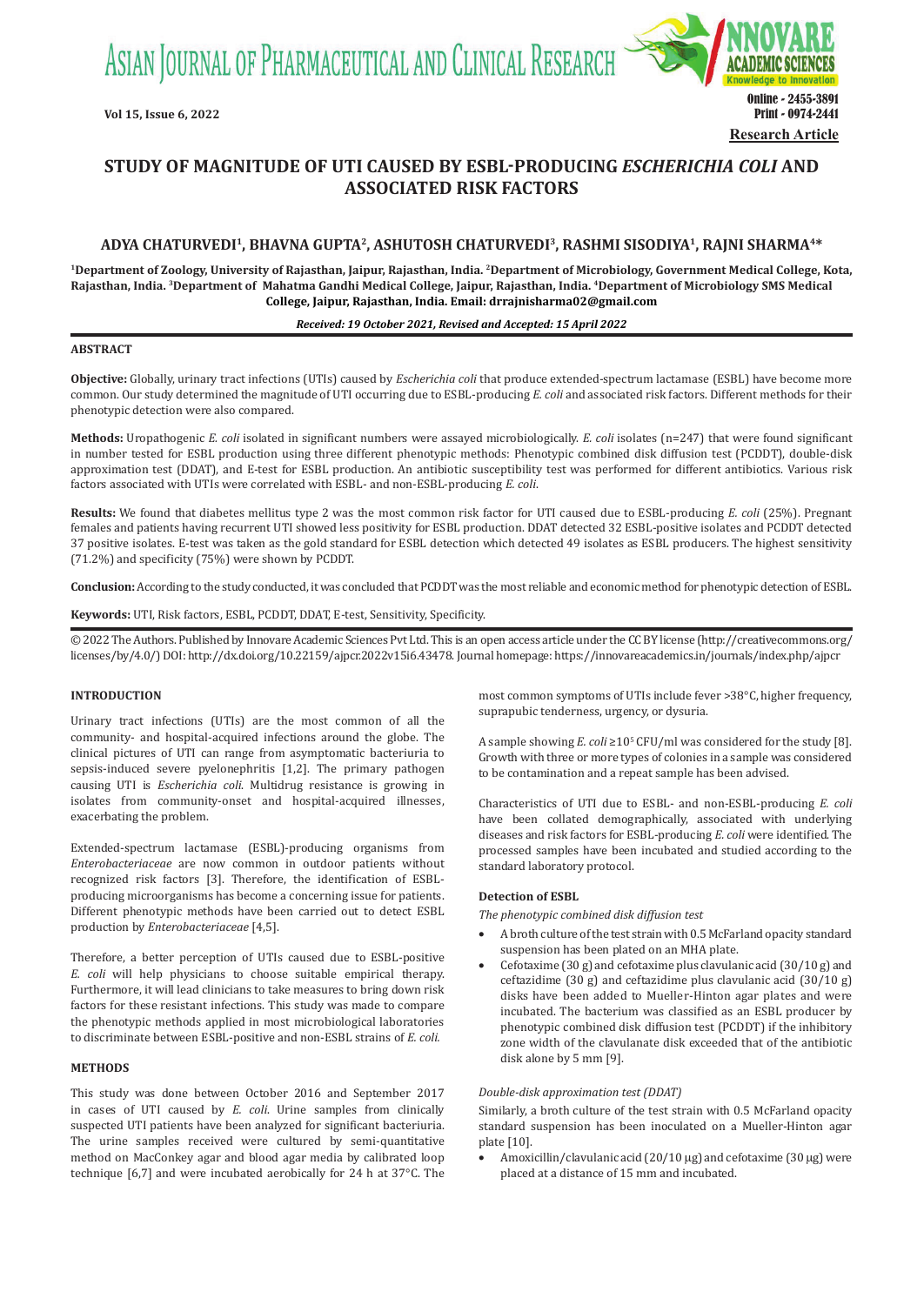The cefotaxime inhibitory zone of the ESBL generating bacteria has been extended toward the clavulanic acid disk.

### *The E-test*

The Biomerieux E-test ESBL CT/CTL strips made of a non-porous, inert plastic container (5×60 mm). The MIC reading scales in g/mL were calibrated on one side of the strip, while two predetermined exponential gradients applied to the reverse surface. CTL stands for cefotaxime (0.016–1 g/mL) plus 4 g/mL clavulanic acid and CT for cefotaxime (0.25–16 g/mL) gradient. Although the setup followed normal E-test protocols for Gram-negative aerobes, an inhibition ellipse may develop at each end of the strip.

In the presence of clavulanic acid, if the MIC of CT reduced by ≥3 log2 dilutions, either there is a formation of the phantom zone or CT ellipse is deformed, the ESBL production has been confirmed.

E-test ESBL strip had been applied to the inoculated agar surface with a pair of forceps placing the MIC scale upward. The incubation of agar plates was done in an inverted position at 35±2°C for 16–20 h.

The plates were been examined after incubation. Where the inhibition ellipses intersected the MIC strip, CT and CTL MIC values have been obtained. A circular zone (phantom zone) was occasionally visible beneath the CTL gradients, but no ellipse was visible around the CT end. Due to the synergy between CT and clavulanic acid diffusing across the CTL sections, the presence of a phantom zone or ellipse deformation also signals ESBL synthesis.

# **Statistical analysis**

Each phenotypic method's diagnostic ability was assessed by comparing its sensitivity, specificity, and positive and negative predictive values. E-test was taken as the gold standard test.

#### **RESULTS**

We identified 247 UTI cases caused by *E. coli*. Out of these, ESBL production was confirmed in 49 (20%) cases with phenotypic detection. Mostly, the patients were male. Benign prostate hypertrophy was more common amongst males above 40 years of age (28%) and catheterization was among young patients, that is, below 40 years of age (12%) (Table 1).

Diabetes mellitus type 2 accounts for almost equal in both age groups. It is the most common risk factor for UTI caused due to ESBL-producing *E. coli.* Positivity for ESBL production was lower in pregnant females and patients with recurrence of UTI (Table 3).

ESBL production has been detected by two phenotypic methods – DDAT and PCDDT. DDAT detected 32 ESBL-positive isolates and PCDDT detected 37 positive isolates (Table 4). Out of 49 samples positive for ESBL production, considering E-test as the gold standard, PCDDT detected 35 true-positive isolates and 14 true negatives for ESBL production resulting in a sensitivity of 71.4% and specificity of 75%. Similarly, DDAT detects only 29 positive strains resulting in the sensitivity and specificity of 59.2% and 62.5%, respectively. This method showed a maximum number of false positives (n=3) (Table 5).

# **DISCUSSION**

Microbial invasion and subsequent multiplication of the microorganism in the urinary system causes UTI [11]. The etiology of UTIs and the antibiotic susceptibility of UTI causing bacteria have changed throughout time in both community and hospital settings [12,13]. ESBLs are now a major problem among community-onset or hospitalacquired UTIs. Prevalence rate of ESBL varies greatly worldwide and in different geographic areas.

UTI can be seen in association with several risk factors. Recent urological procedures remove the protective, local immunity of the urinary tract, and increase the risk of infection. UTI is seen chiefly in association with diabetes mellitus type-2, catheterization, renal calculi, benign prostate hypertrophy, and immunocompromised patients [14]. UTIs are more common in diabetes patients with a high socioeconomic position [15]. Patients with diabetes have lower cytokine secretion in the urinary tract and hence more deficient leukocytes, which are the most essential firstline host defense. As per Table 1, we found that the most expected risk factor associated with UTI is diabetes 54/247 (22%). Other authors have reported different associations with diabetes such as Acharya *et al.* [16]

#### **Table 1: Age‑wise distribution of risk factors associated with UTI patients in the study**

| <b>Risk factor</b> | Age        |            | <b>Total</b> |
|--------------------|------------|------------|--------------|
|                    | $\leq 40$  | >40        |              |
| <b>DM</b>          | 26 (10.52) | 28 (11.33) | 54 (21.9)    |
| Catheterization    | 31 (11.74) | 18 (7.29)  | 49 (19.03)   |
| <b>RPH</b>         | 4(1.62)    | 28 (11.34) | 32 (12.96)   |
| Recurrent UTI      | 24 (8.91)  | 9(3.64)    | 33 (12.55)   |
| Renal calculi      | 25 (9.72)  | 5(2.02)    | 30 (11.74)   |
| Immunocompromised  | 11(4.05)   | 12 (4.45)  | 23 (8.50)    |
| Pregnancy          | 20 (8.10)  |            | 20(8.10)     |
| No risk factor     | 6          | $\Omega$   | 6            |
| Total              | 147        | 100        | 247          |

## **Table 2: Sex‑wise distribution of risk factors associated with UTI patients in the study**

| <b>Risk factor</b> | <b>Sex</b> |                          | <b>Total</b> |
|--------------------|------------|--------------------------|--------------|
|                    | Male       | Female                   |              |
| <b>DM</b>          | 31(12.5)   | 23 (9.31)                | 54 (22)      |
| Catheterization    | 22 (8.91)  | 27 (10.12)               | 49 (19.03)   |
| <b>RPH</b>         | 32 (12.96) |                          | 32 (12.96)   |
| Recurrent UTI      | 13 (5.26)  | 20 (7.29)                | 33 (12.55)   |
| Renal calculi      | 20(8.10)   | 10 (3.64)                | 30 (11.74)   |
| Immunocompromised  | 11 (4.45)  | 12 (4.05)                | 23 (8.50)    |
| Pregnancy          |            | 20(8.10)                 | 20(8.10)     |
| No risk factor     | 4          | $\overline{\mathcal{L}}$ | 6            |
| Total              | 133        | 114                      | 247          |

## **Table 3: DDAT and PCDDT results (n=247)**

| Test        | <b>ESBL</b> producer | Percentage |
|-------------|----------------------|------------|
| <b>DDAT</b> | າາ<br>ے د            | 13         |
| PCDDT       | つワ                   |            |

**Table 4: Comparison of all phenotypic tests for ESBL production**

| <b>Test method for</b>      | <b>ESBL</b> positive by |                 | <b>ESBL</b> negative by |                 |
|-----------------------------|-------------------------|-----------------|-------------------------|-----------------|
| <b>ESBL</b> detection       | E-test $(n=49)$         |                 | E-test $(n=8)$          |                 |
|                             | <b>Positive</b>         | <b>Negative</b> | <b>Positive</b>         | <b>Negative</b> |
|                             | (TP)                    | (FN)            | (FP)                    | (TN)            |
| <b>PCDDT</b><br><b>DDAT</b> | 35<br>29                | 14<br>20        | 3                       | 6               |

**Table 5: Performance parameter of all phenotypic tests for ESBL production (in percentage)**

| <b>TEST</b> |      | <b>Sensitivity Specificity Positive</b> | value | <b>Negative</b><br>predictive predictive<br>value | Accuracy |
|-------------|------|-----------------------------------------|-------|---------------------------------------------------|----------|
| PCDDT 71.4  |      | 75                                      | 94.5  | 12.2                                              | 72       |
| <b>DDAT</b> | 59.2 | 62.5                                    | 90.6  | 10.2                                              | 59.6     |
| E-test      | 100  | 100                                     | 100   | 100                                               | 100      |